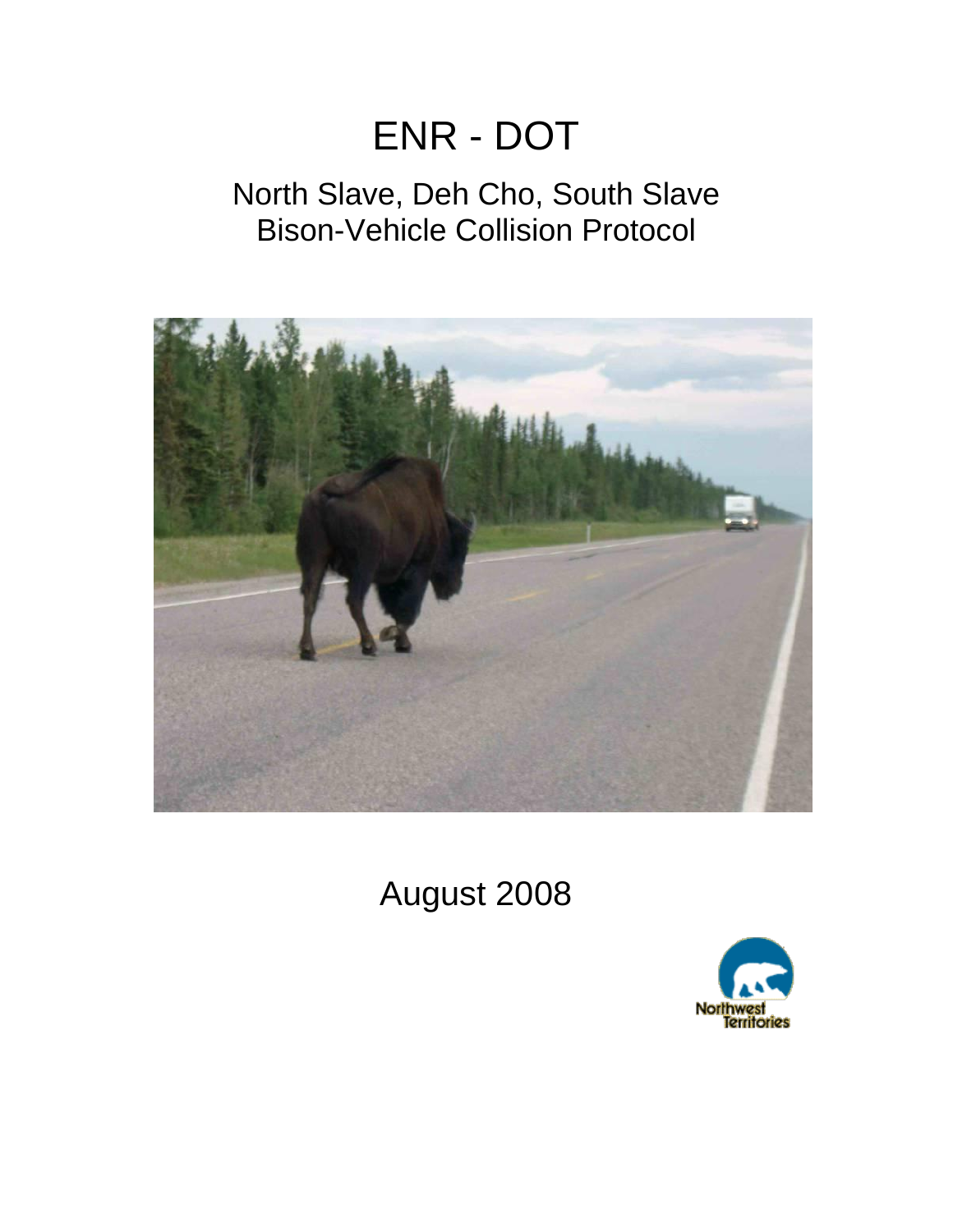# **BISON - VEHICLE COLLISION REPORT AND PROCEDURES PROTOCOL**

# **ENVIRONMENT AND NATURAL RESOURCES GOVERNMENT OF THE NORTHWEST TERRITORIES**

# **DEH CHO, NORTH, AND SOUTH SLAVE REGIONS 2008**

# **1.0 INTRODUCTION**

# **2.0 PURPOSE**

- 2.1 Scope
- 2.2 Background Information
- 2.3 Reference and Related Authority

# **3.0 POLICY**

- 3.1 General
- 3.2 When to Destroy a Bison
- 3.3 Methodology for Destruction
- 3.4 Responding to Hit Bison

| DISPOSAL OF WOOD BISON CARCASS<br><b>APPENDIX A:</b> |  |
|------------------------------------------------------|--|
|------------------------------------------------------|--|

**APPENDIX B:** NWT WILDLIFE – VEHICLE COLLISION REPORT FORM

# **APPENDIX C:** OFFICER CONTACTS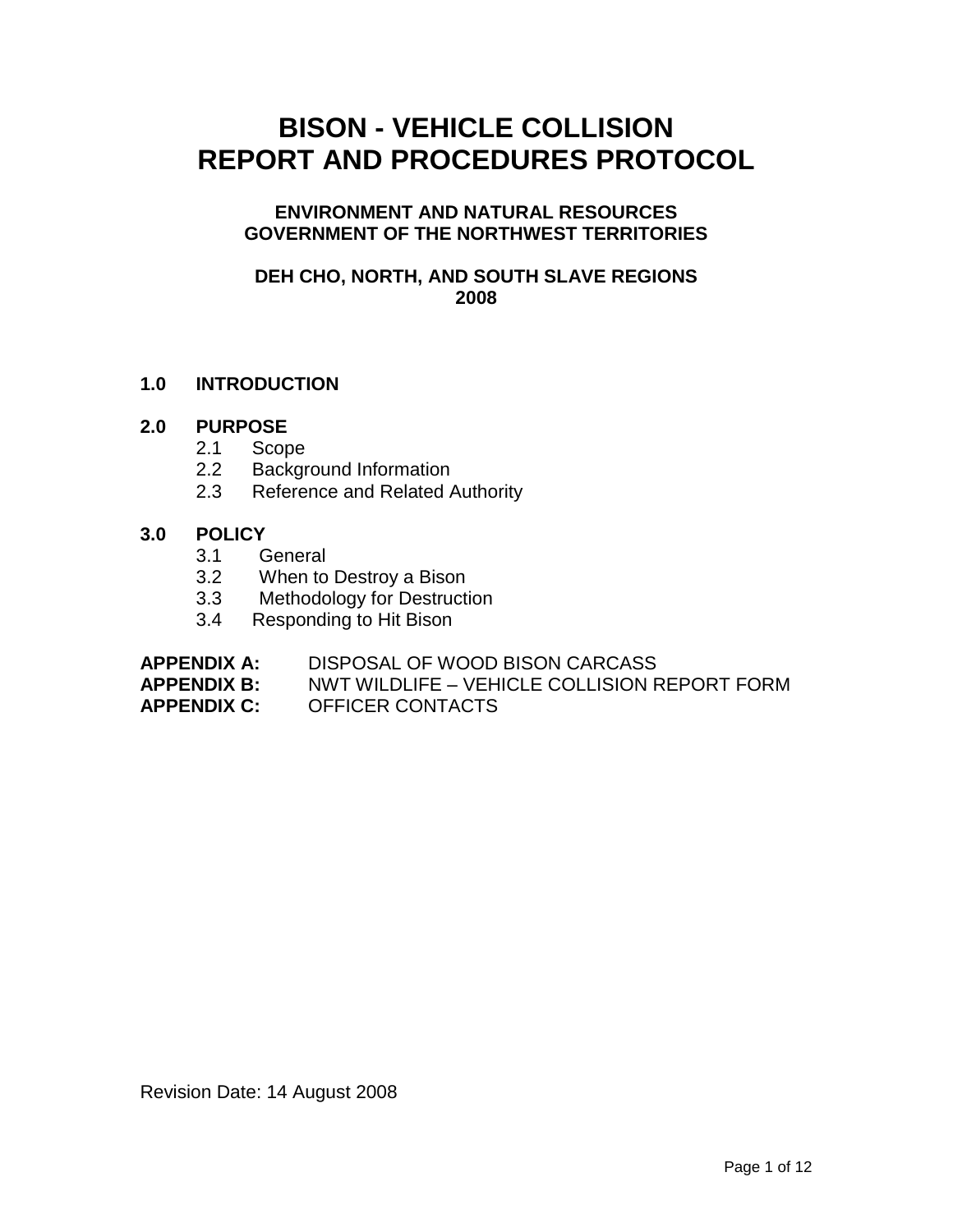# **1.0 INTRODUCTION**

The Bison – Vehicle Collision Report and Procedures Protocol are meant to be operational templates for Renewable Resource Officers. Each region will operate under this same template with obvious variances accommodating each area's unique geographic location and operational requirements. It provides direction and guidelines for responding to bison accidents, and dispatching and disposing of bison carcasses. Its primary intent is to provide the basis for an appropriate and consistent course of action.

# **2.0 PURPOSE**

To provide direction on responsibilities, procedures and guidelines for Renewable Resource Officers with respect to the responding, destroying and disposing of bison along the highway systems.

# **2.1 SCOPE**

These guidelines will apply to all Renewable Resource Officers employed within the Deh Cho, North, and South Slave Regions.

# **2.2 BACKGROUND INFORMATION**

Renewable Resource Officers routinely respond to occurrences involving collisions between bison and motor vehicles. On occasion, bison are encountered where natural recovery is doubtful. In all cases, sound judgment on the part of the officer responding to the occurrence is critical.

Since these events occur throughout the Deh Cho, North and South Slave Regions, along the road systems, it is incumbent upon us to deal with these situations in a professional and consistent manner.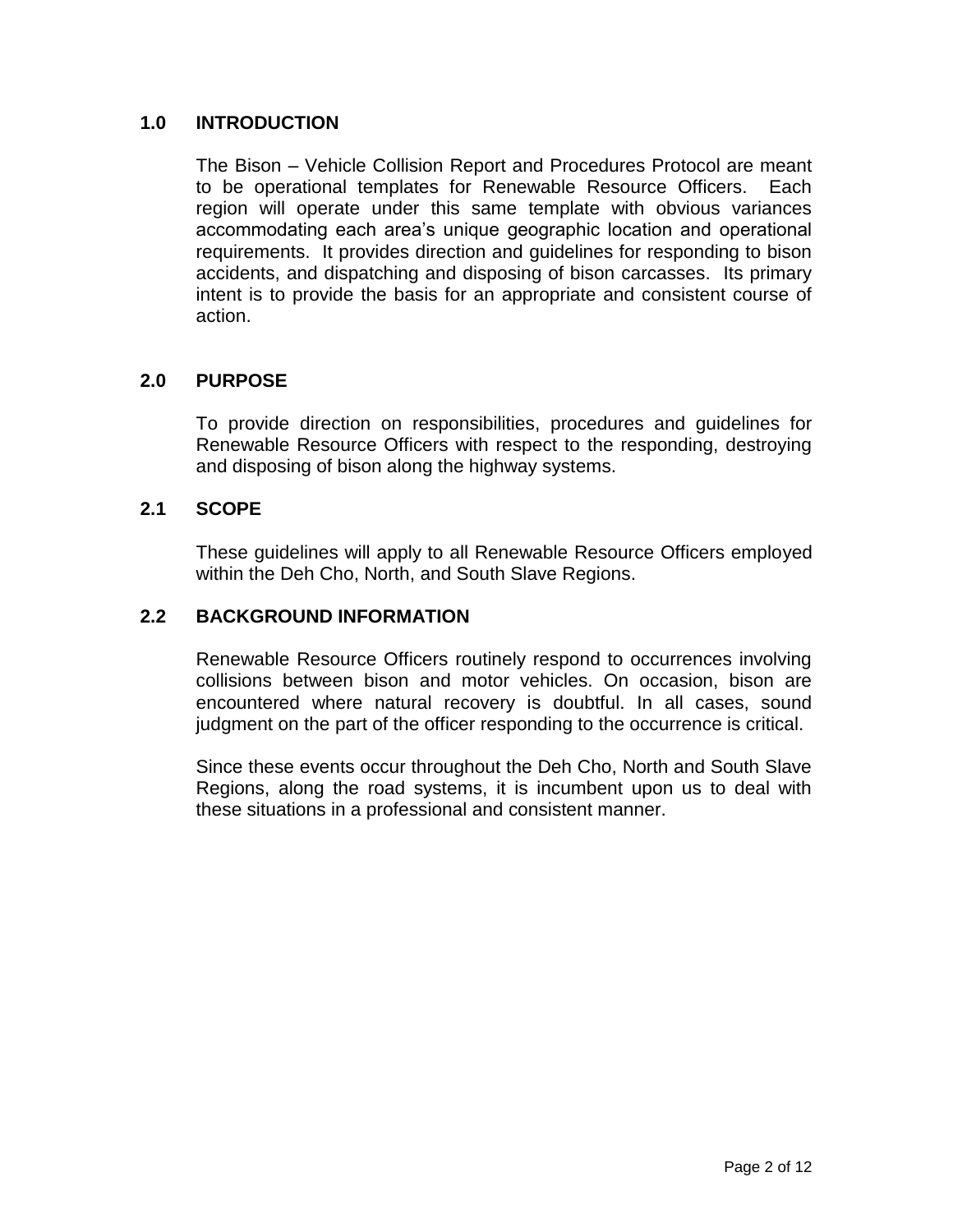# **2.3 REFERENCES AND RELATED AUTHORITY**

The Wildlife Act, R.S.N.W.T. 1988, c.W-4

s. 76(4) Officers may exercise the powers conferred and shall perform the duties imposed by this Act and the regulations and shall perform the duties imposed by the Superintendent.

The following directive applies:

Use of Firearms

# **3.0 POLICY**

#### **3.1 GENERAL**

All wildlife destructions must be performed in a safe, humane and discrete manner.

Only Renewable Resource Officers who have successfully completed the firearms qualifications program will perform wildlife destructions.

In the case where chemical immobilization is required, only Renewable Resource Officers who have successfully completed the recognized immobilization course will perform the procedure.

# **3.2 WHEN TO DESTROY A BISON**

As stated in the background information, there are numerous situations where the destruction of a bison may be required. Many times, the decision to destroy a bison can be difficult for the Renewable Resource Officer, especially if the cause of the disability was due to natural events. The following sections give some direction for the possible scenarios that may be encountered.

- In the case of injured or otherwise disabled bison, judgment and experience is required to make the call that natural recovery from the disability is unlikely. Many of the larger species (i.e. bison) are extremely resilient and can recover from injuries that initially appear to be life threatening.
- Appropriate handling of the carcass after the destruction is necessary and a thorough necropsy is mandatory.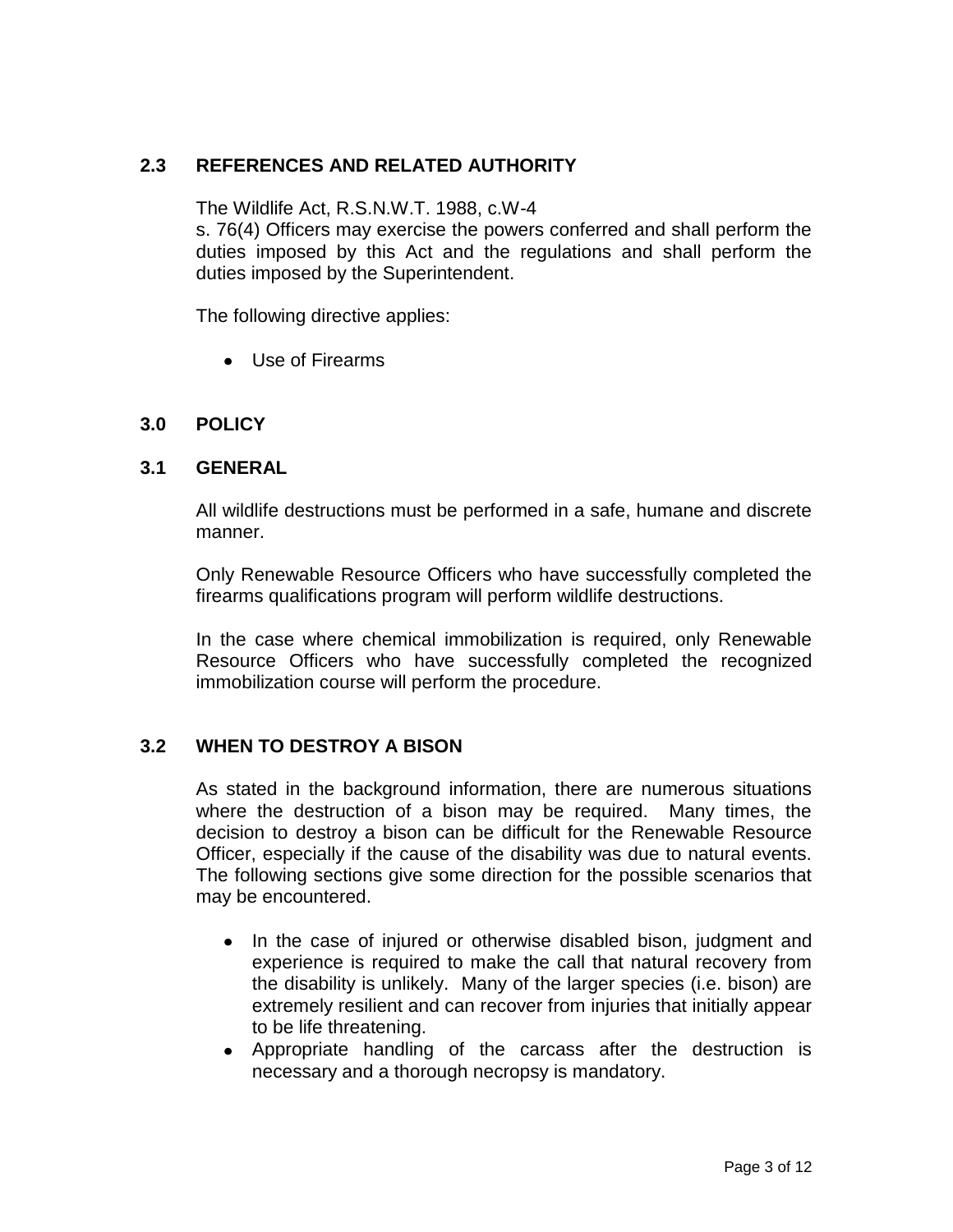# **3.3 METHODOLOGY FOR DESTRUCTION**

Since every situation is unique, no single method can be identified as the only way to destroy a bison. The following guidelines offer a number of options:

- If you have a choice, use your Departmental issue firearm since you know how it shoots.
- Destruction should be as humane as possible.
- The minimum specification for firearms are:
	- $\geq$  30-06 caliber rifle, minimum 200 grain
	- $\geq$  .300 caliber rifle, minimum 200 grain

The firearm of choice and shot placement are covered during firearms training.

Wildlife destructions can be messy, clean up the site afterwards if it is in a public area.

#### **3.4 RESPONDING TO HIT BISON**

When responding to the scene, make sure that you are in full uniform and have identification on you. If you need to contact additional officers to respond to the scene, refer to Appendix A.

If the bison is badly injured, destroy it. Harvest everything possible and make sure the scene is cleaned up as much as possible. You are in the public's eye. Refer to Appendix B.

Take photos of the scene, the bison, and the vehicle. Fill out the NWT Wildlife - Vehicle Collision Report Form. Refer to Appendix C.

If an injured person is known to be in the vehicle at the scene, contact the appropriate agencies:

- **Fort Providence**
	- R.C.M.P. Ft. Providence Detachment 867-699-1111
	- Ft. Providence Fire Department 867-699-2222
	- Ft. Providence Health Centre 867-699-4311
- **Behchoko**
	- R.C.M.P. Behchoko Detachment 867-392-1111
	- Behchoko Fire Department 867-392-2222
	- Behchoko Medical Emergency 867-392-6075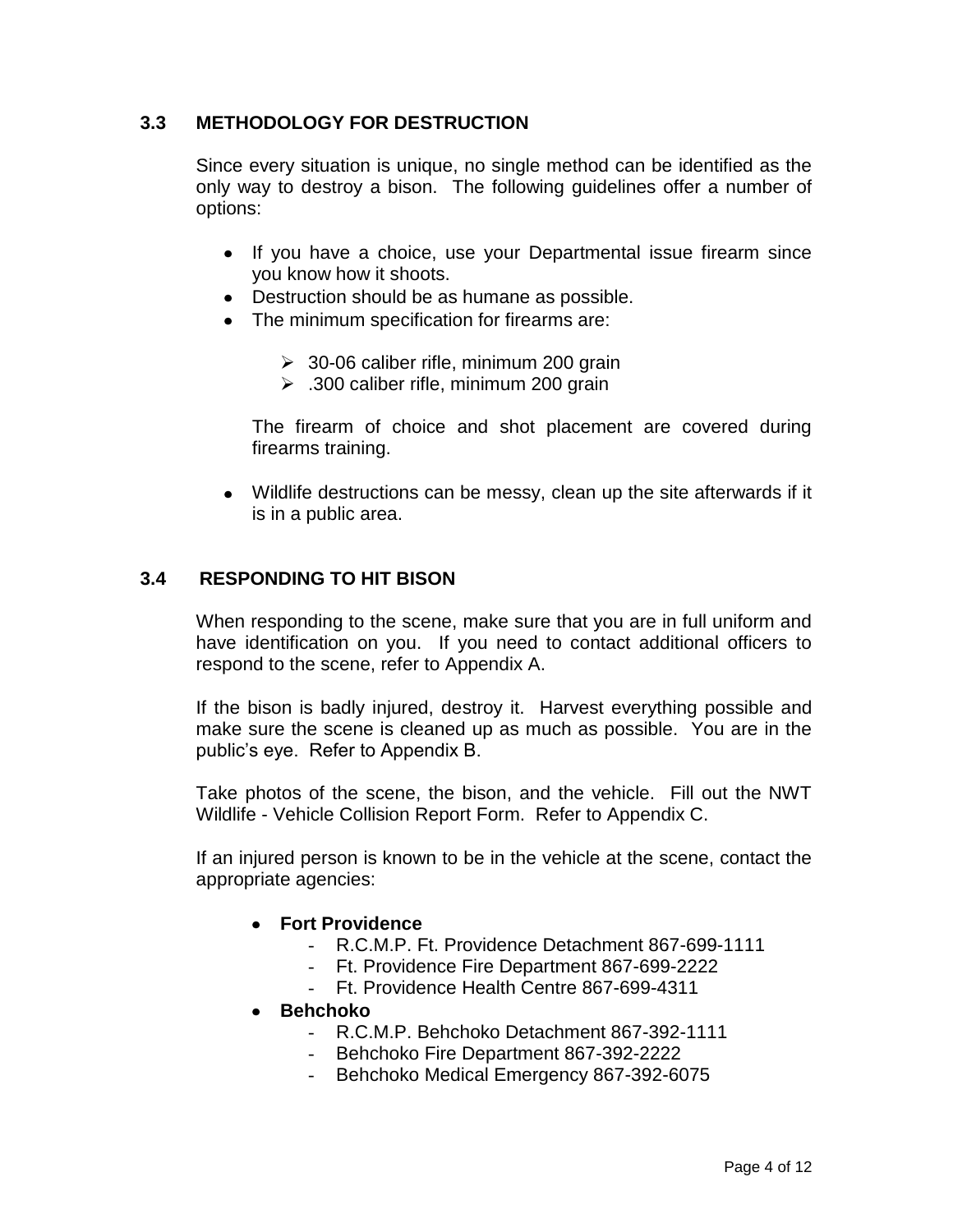- **Yellowknife**
	- R.C.M.P. Yellowknife Detachment 867-669-1111
	- Yellowknife Fire and Ambulance 867-873-2222
- **Fort Liard**
	- R.C.M.P. Ft. Liard Detachment 867-770-1111
	- Ft. Liard Fire Department 867-770-2222
	- Ft. Liard Health Centre 867-770-4301
- **Hay River**
	- R.C.M.P. Hay River Detachment 867-874-1111
	- Hay River Fire Department 867-874-2222
	- Hay River Ambulance 867-874-9333
- **Fort Simpson**
	- R.C.M.P. Ft. Simpson Detachment 867-695-1111
	- Ft. Simpson Fire Department 867-695-2222
	- Ft. Simpson Health Centre 867-695-3232
- **Fort Smith**
	- R.C.M.P. Ft. Smith Detachment 867-872-1111
	- Ft. Smith Fire Department 867-872-2222
	- Ft. Smith Ambulance 867-872-3111

Once back at the office, copies of the NWT Wildlife - Vehicle Collision Report Form should be faxed to the following contacts' office:

- Terry Armstrong, Bison Ecologist Environment and Natural Resources, Fort Smith, NT (Office) 867-872-6446 (Fax) 867-872-4250
- Terri Bugg
	- Environmental Analyst. Department of Transportation Yellowknife, NT (Office) (867) 920-8822 (Fax) (867) 920-2565
- Regional Superintendent Department of Transportation North Slave – Michael Conway, Yellowknife, NT (Office) (867) 920-3096 (Fax) (867) 873-0606 South Slave – Art Barnes, Hay River, NT (Office) (867) 874-5009 (Fax) (867) 874-2272 Deh Cho – Michael Lafrance, Fort Simpson, NT (Office) (867) 695-3424 (Fax) (867) 695-3029

#### **Note: The Ft. Providence Resource Management Board has asked to be notified of bison/vehicle collisions near their community.**

Ft. Providence Resource Management Board (Office) 867-699-3314 (Fax) 867-699-3133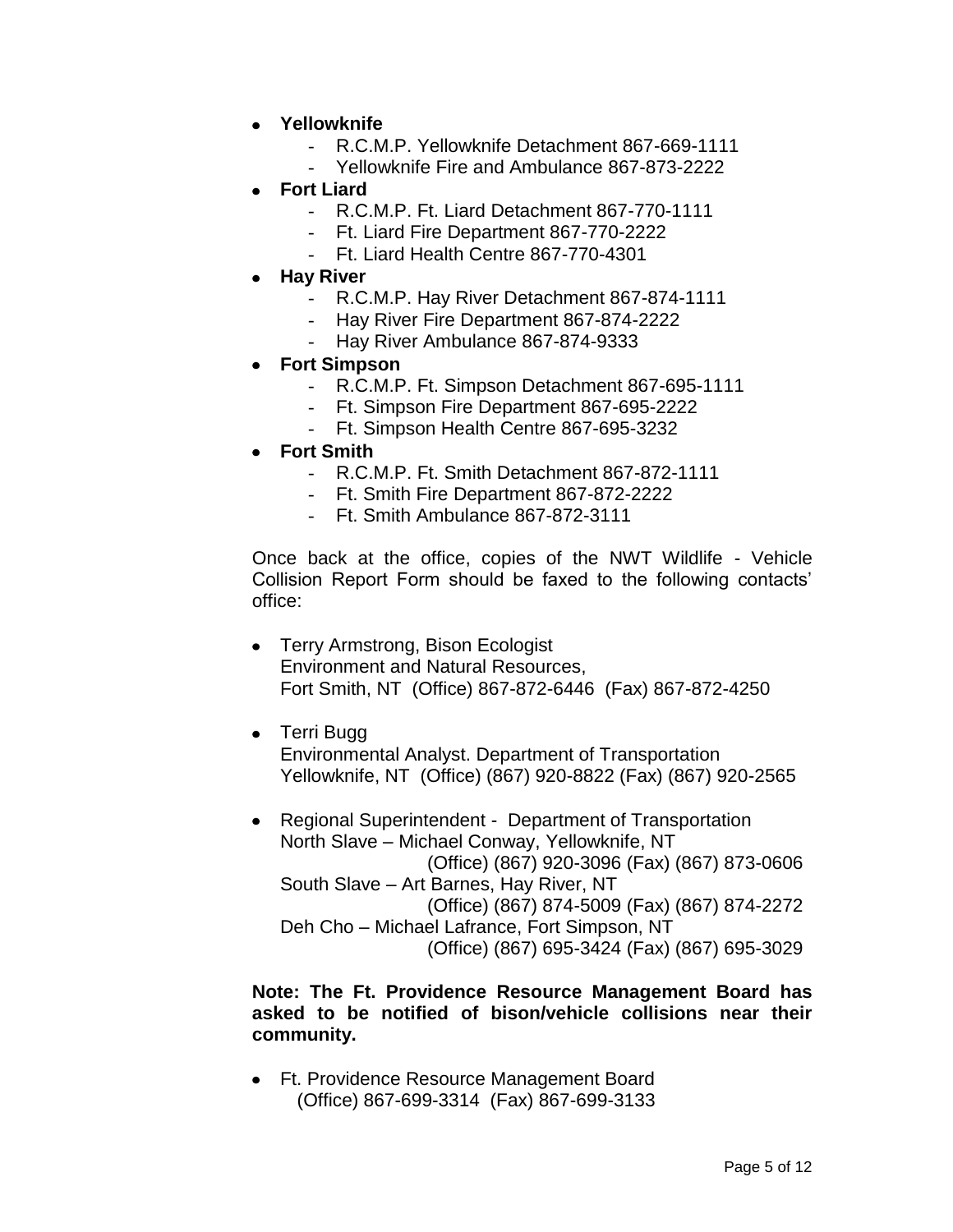# **APPENDIX A DEPARTMENT CONTACTS**

| <b>DEH CHO REGION</b>                             |     |                       |
|---------------------------------------------------|-----|-----------------------|
| <b>Fort Simpson Office</b>                        | Fax | 867-695-2381          |
| Carl Lafferty, Manager Wildlife and Environment   |     | (office) 867-695-7471 |
| Kelly Pennycook, Renewable Resource Officer II    |     | (office) 867-695-7470 |
| J. George Tsetso, Renewable Resource Officer I    |     | (office) 867-695-7472 |
| Nic Larter, Regional Biologist                    |     | (office) 867-695-7475 |
| Danny Allaire, Wildlife Technician II             |     | (office) 867-695-7476 |
| <b>Fort Liard Office</b>                          | Fax | 867-770-4600          |
| Doug Villeneuve, Renewable Resource Officer III   |     | (office) 867-770-4300 |
| Floyd Bertrand, Renewable Resource Officer II     |     | (office) 867-770-4300 |
| <b>NORTH SLAVE REGION</b><br><b>Tlicho Office</b> | Fax | 867-392-6339          |
| Lawrence Lewis, Renewable Resource Officer III    |     | (office) 867-392-6511 |
| Joe Mackenzie, Renewable Resource Officer II      |     | (office) 867-392-6511 |
| John P Rabesca, Renewable Resource Officer I      |     | (office) 867-392-6511 |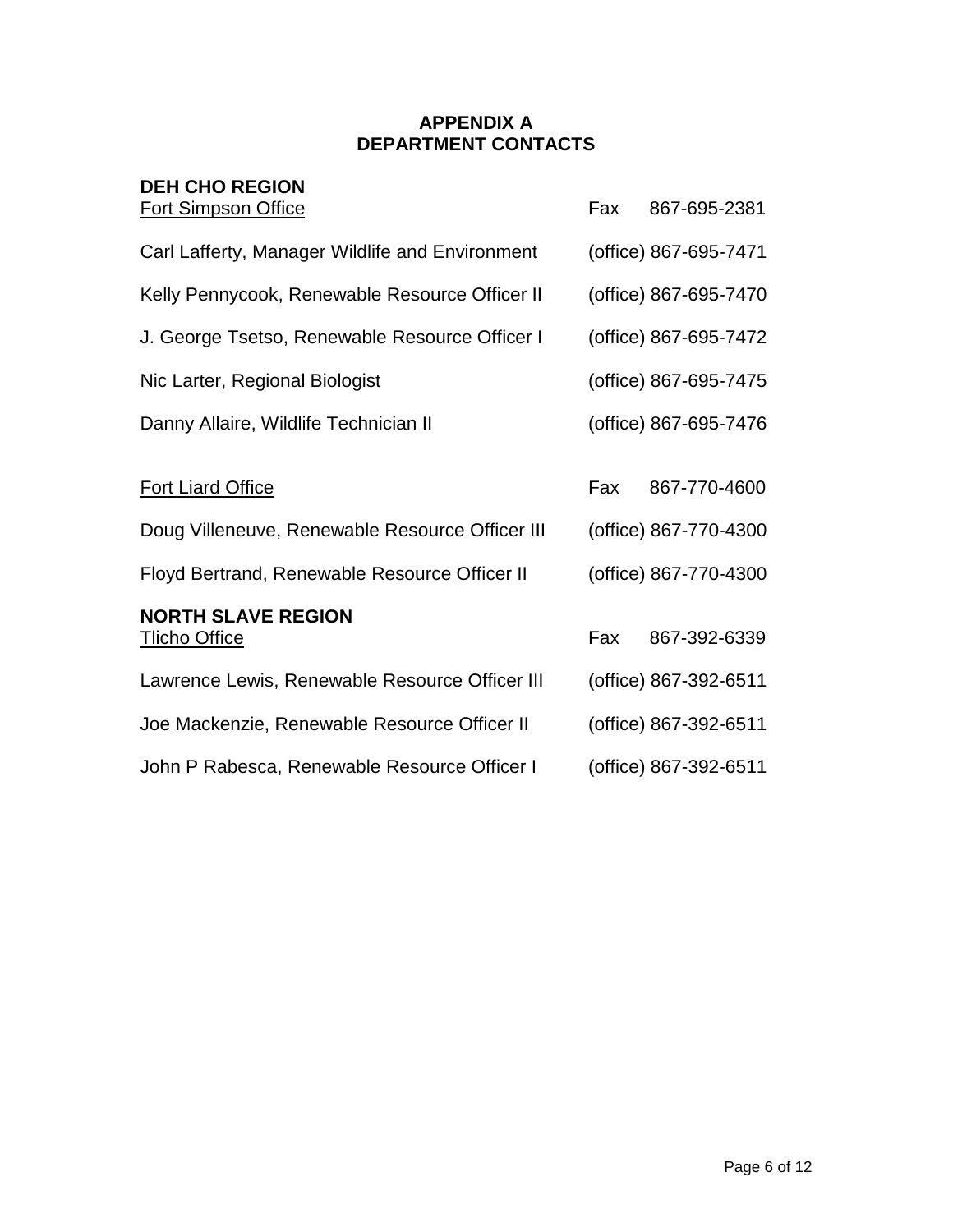| Yellowknife Office                                 |                     | Fax 867-873-6230<br>Phone 867-873-7184       |
|----------------------------------------------------|---------------------|----------------------------------------------|
| Fred Mandeville, Manager, Wildlife and Environment | (cell) 867-445-2061 | (office) 867-873-7019                        |
| Raymond Bourget, Senior Wildlife Officer           | (cell) 867-445-3204 | (office) 867-920-3049                        |
| Patricia Handley, Renewable Resource Officer II    | (cell) 867-445-3207 | (office) 867-920-6599                        |
| Janice Ziemann, Renewable Resource Officer II      | (cell) 867-445-3206 | (office) 867-920-6104                        |
| Danny Beaulieu, Renewable Resource Officer II      | (cell) 867-445-3203 | (office) 867-920-6103                        |
| Danielle Morin, Environmental Protection Officer   | (cell) 867-445-3208 | (office) 867-920-3387                        |
| Roger Fraser, Forest Officer                       |                     | (office) 867-920-6456<br>(cell) 867-445-3200 |
| <b>SOUTH SLAVE REGION</b>                          |                     |                                              |
| <b>Hay River Office</b>                            | Fax                 | 867-875-5559<br>Phone 867-875-5550           |
| Gerald Hordal, Renewable Resource Officer III      |                     | (office) 867-875-5554<br>(cell) 867-875-7473 |
| Ron D. Antoine, Renewable Resource Officer II      | (cell)              | (office) 867-875-5552<br>867-875-7562        |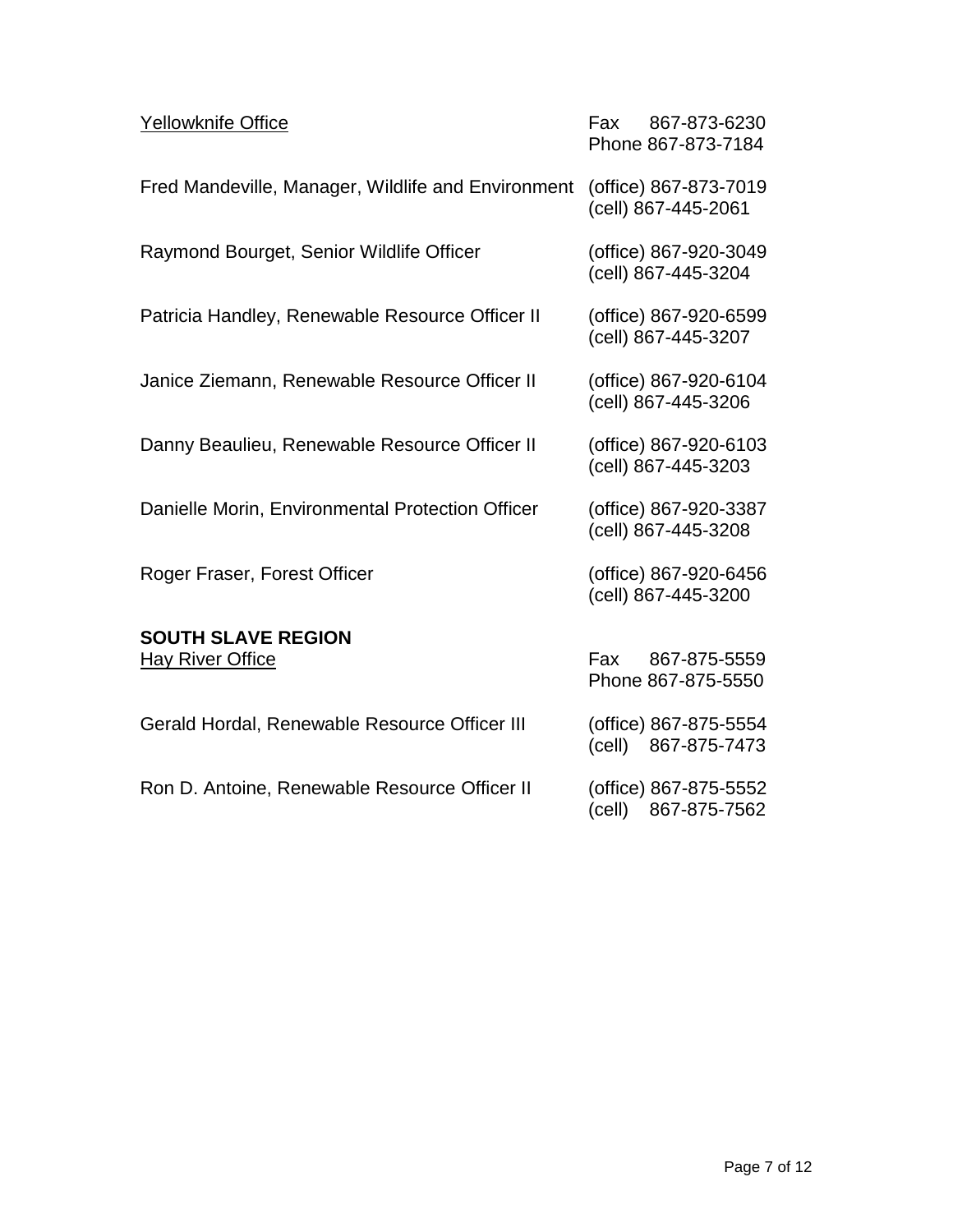| Jamie Chambers, Environmental Protection Officer | (cell) | (office) 867-875-5571<br>867-875-7033 |
|--------------------------------------------------|--------|---------------------------------------|
| <b>Fort Providence Office</b>                    | Fax    | 867-699-3700<br>Phone 867-699-3002    |
| Evelyn Krutko, Renewable Resource Officer III    |        | (office) 867-699-3002                 |
| Edward Landry, Renewable Resource Officer I      |        | (office) 867-699-3002                 |
| Fort Smith Office                                | Fax:   | 867-872-4250<br>Phone 867-872-0400    |
| Troy Ellsworth, Manager Wildlife and Environment |        | (office) 867-872-6403                 |
| Tony Vermillion, Renewable Resource Officer III  |        | (office) 867-872-6404                 |
| Sholto Douglas, Renewable Resource Officer II    |        | (office) 867-872-6417                 |
| Ken Mercredi, Renewable Resource Officer II      |        | (office) 867-872-6418                 |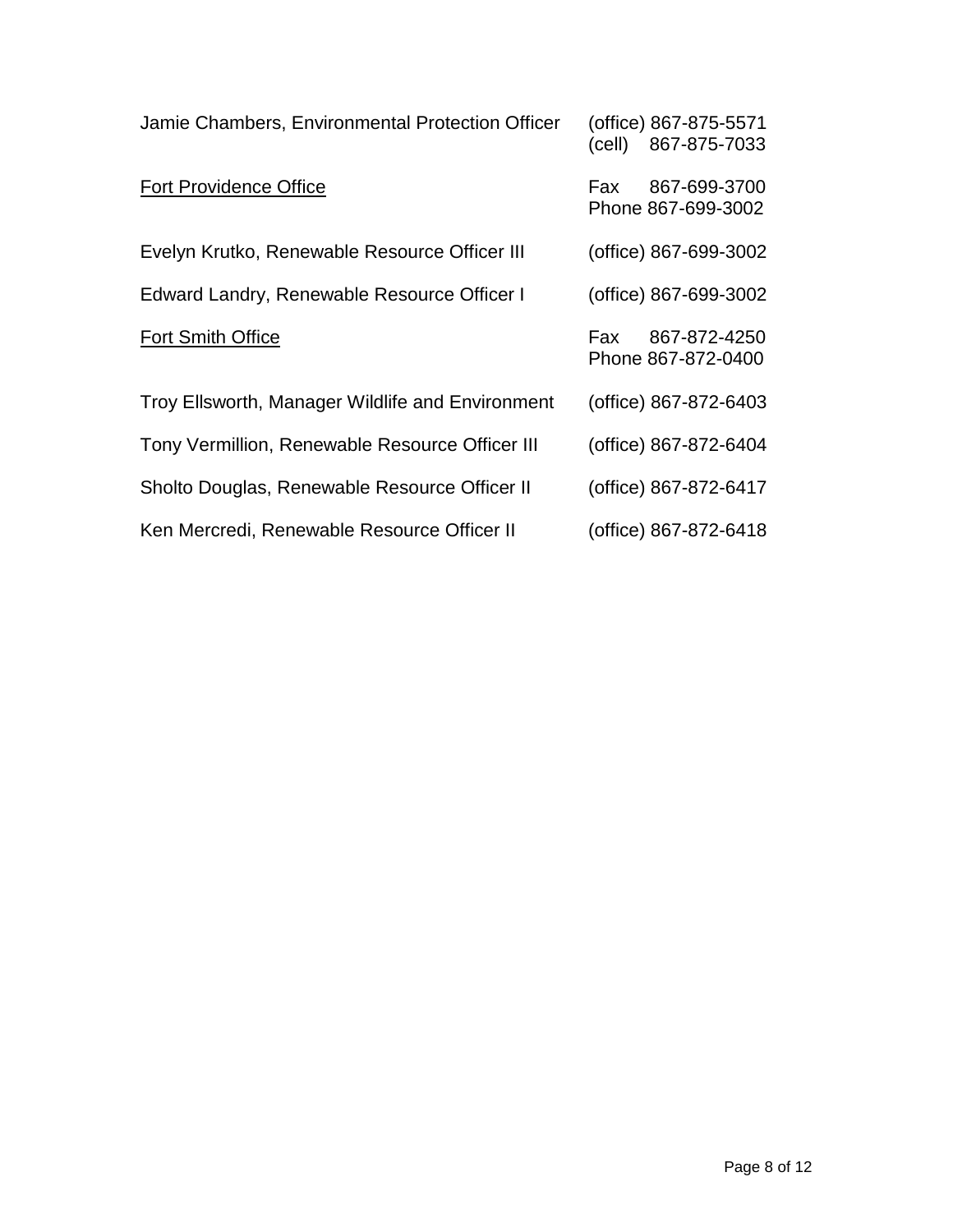# **APPENDIX B**

# **DISPOSAL OF WOOD BISON CARCASSES**

#### **Carcass:**

If the bison is killed on the highway and its meat is salvageable, skin out the carcass. If the carcass is damaged too badly, pull it off to a burrow pit, or to another place off the right-of-way and leave it for scavengers to. The bison hide may be cut open so that scavengers are able to access the carcass more easily.

During summer months, it is critical to get to the carcass as soon as possible as decomposition is sped up due to the higher temperatures.

#### **Meat:**

If the meat is in suitable condition, bring salvaged cuts back to the community and distribute. (Receipt forms must be filled out.)

#### **Hide:**

If wanted by the community, it can be given to community members. The hide may also be given to spiritual groups, such as the Dene Cultural Institute. (A receipt form must be filled out.)

#### **Skull:**

 $\overline{a}$ 

If wanted by the community, it can be given to the community members. The skull may also be given to spiritual groups, such as the Dene Cultural Institute.

The horns are required to be branded. Resource Officers in Fort Providence, Fort Simpson or Yellowknife, Environment and Natural Resources, will be able to do this. See contact list Appendix A.

A certification disk will also be required and attached to the skull. Fill out the necessary forms that go along with the disk.

#### **Biological samples and information to be taken:**

Fresh road-killed bison carcasses represent an excellent opportunity to collect specific samples that will be useful for the Department's ongoing efforts in monitoring health status of bison herds - the Mackenzie and Nahanni bison herds are considered free from bovine tuberculosis and brucellosis. A 6-part sampling protocol is outlined below; it is aimed at providing a minimum requirement for collecting useful information. Additional sampling is encouraged and either the Wildlife Veterinarian<sup>1</sup> or Bison Ecologist<sup>2</sup> can provide details.

 $1$  Dr. Brett Elkin, Wildlife Veterinarian, (Office) 867-873-7761 (Fax) 867-873-0293

 $2$  Terry Armstrong, Bison Ecologist, (Office) 867-872-6446 (Fax) 867-872-4250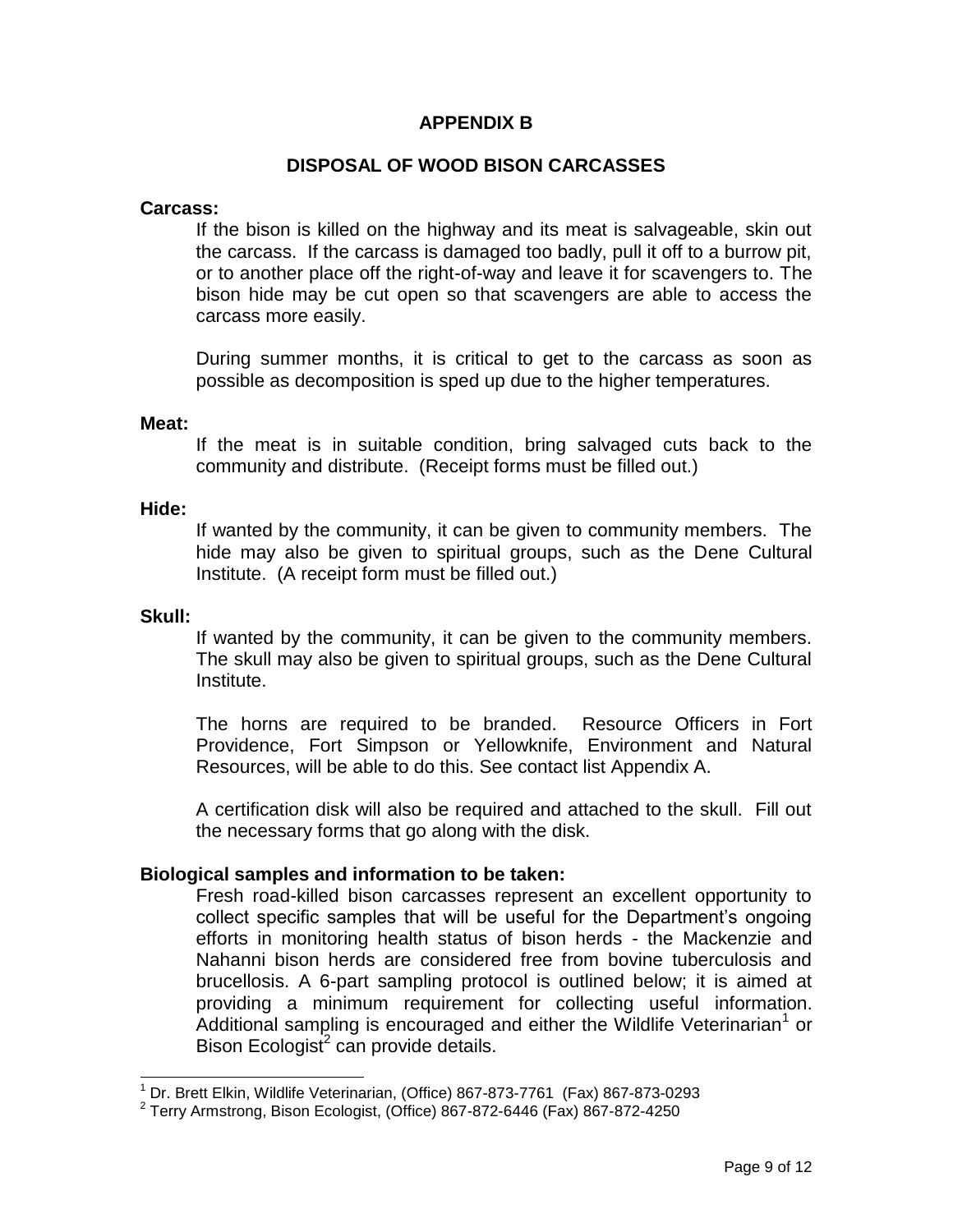- 1) Age & sex of each dead bison should be recorded, along with location, date and time of accident. See report form in Appendix C.
- 2) Whole blood should be collected as soon as possible from a recently killed animal. The best approach is to make an incision in the neck and cut the jugular vein. Blood should be collected in a sterile vial, preferably a redtopped 10 ml Vacutainer. In winter, the collected whole blood should not be allowed to freeze. The whole blood should be transported back to a lab or office, and allowed to clot in a refrigerator for a period of 24 hrs (alternatively, if you have access to a centrifuge, you can spin the blood for ca. 10 minutes to separate the serum from the red blood cells). Use a clean disposable plastic pipette to draw off the remaining serum that is left on top of the blood clot. Place the serum in to a separate sterile vial – preferably another 10 ml red-topped Vacutainer. Label the Vacutainer with a permanent marker, and store the serum in a deep freezer.
- 3) The retropharyngeal lymph nodes ("Retros" for short) are located at the back of the throat towards the roof of the mouth. They are very useful samples to collect because they are an important set of lymph nodes in the head that filter out white blood cells and bacteria from the head and upper respiratory tract. Consequently, it is a sensitive diagnostic sample to collect especially for bovine tuberculosis. The most effective way to find and collect the retropharyngeal lymph nodes is to sever the head of the bison, and place the forehead on the ground with the nose away from you and lower jaw facing up. Cut the hide along the center of the lower jaw, starting from the base of the severed neck towards the center of the bottom lip. Skin out the lower jaw to expose the entire base of the jaw. Cut out the intact tongue by cutting deeply along the insides of the jawbone and pulling back on the tongue. Cut deep and far enough back along the inside of the jawbone so that the weight of the tongue allows it to hang back towards the base of the skull, and gives you a clear view of the roof of the mouth. Your next cuts will be directed at the roof of the mouth from side to side just behind the nasal passage and in front of the base of the tongue. You will notice a "U" shaped bone (the hyoid bone) that is located at the front of the throat and approximately where the jawbone curves up in to the skull. The two retropharyngeal lymph nodes are each about the size of the end of your thumb and are located inside the base of the "U" shaped hyoid bone. Use your fingers to feel the tissue around and inside the base of the hyoid bone to find the two large nodes. Once you feel the nodes, cut around the area with side-to-side incisions. The nodes should literally "pop" out of the surrounding tissue. Once you have excised the lymph nodes, place them in a sterile Whirlpak, and label it with a permanent marker. The lymph nodes should be placed in a deep freezer as soon as possible with your other frozen samples.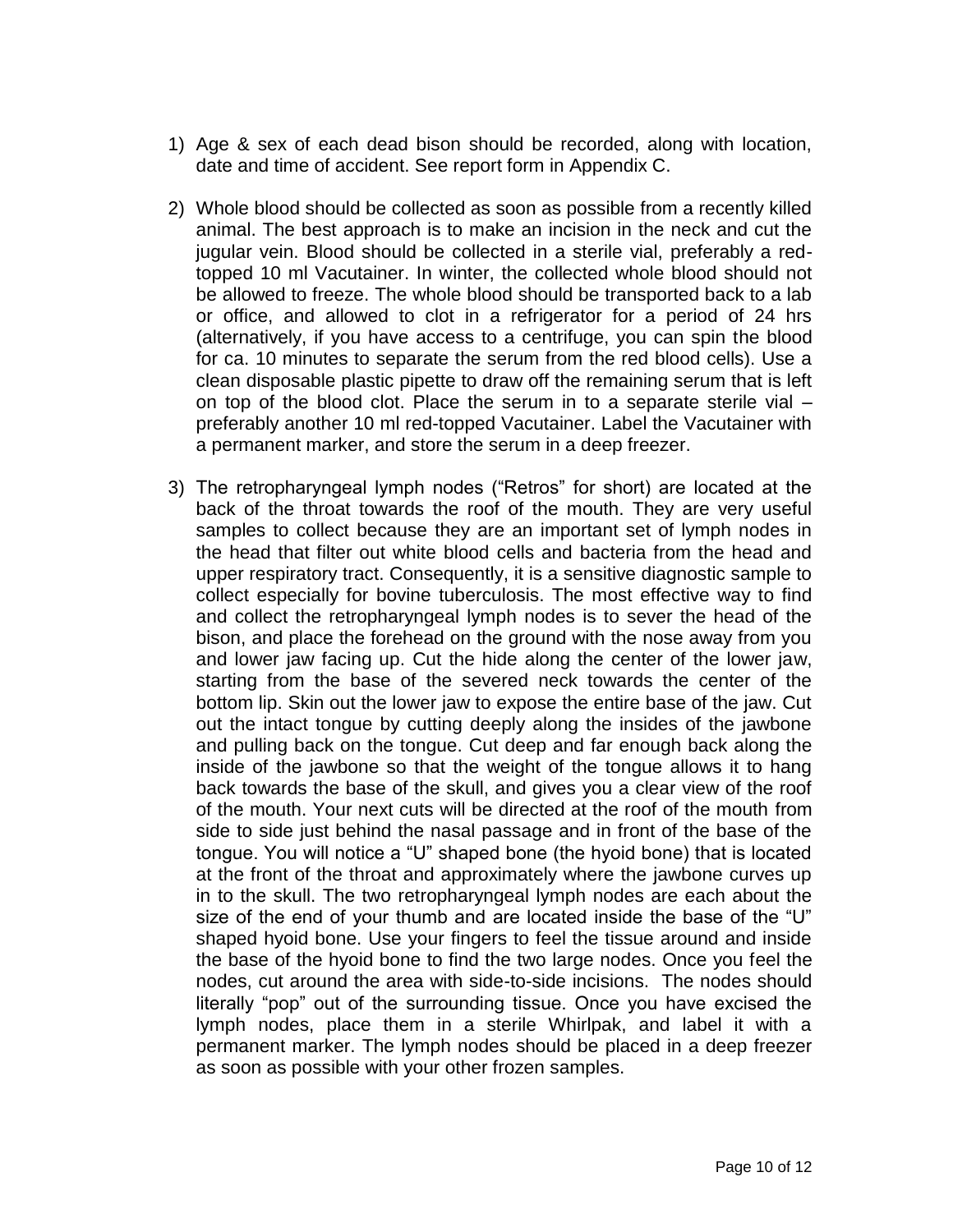- 4) The middle incisors from the lower jaw should be extracted (using tooth extractor or pair of needle nose pliers & screwdriver) and placed in labeled paper envelope and allowed to air dry and stored at room temperature.
- 5) A handful of feces (preferable collected with a rubber-gloved hand) should be collected fresh, placed in labeled sterile Whirlpak and frozen.
- 6) A 3-4 cm piece from the tip of the ear is quick to take, and can be used to extract DNA for genetic studies. The ear should be placed in a sterile label Whirlpak and stored with the other frozen tissues.

It is critically important to ensure that all samples are labeled properly, processed and frozen; use the occurrence record number as your sample ID number. Once you have collected the samples, please contact either the Bison Ecologist or Wildlife Veterinarian to arrange shipment.

Officers are reminded that during summer, there is a possibility that bison found dead along the roadside that did not die from being struck by an automobile may be infected with anthrax. The likelihood of anthrax is low, but if you have suspicion that the bison may have died from anthrax, please immediately notify the Wildlife Veterinarian or Bison Ecologist.

*In animals that have died of anthrax, decomposition of the body occurs very rapidly, and rigor mortis is absent or incomplete. The carcass bloats quickly, and bison tend to be found on their back or sides with their legs splayed. The blood is darker than normal and will not clot readily. Hemorrhages are common throughout the body, and light colored skin may appear bluish in color. Dark blood or bloodstained fluid may ooze from body openings. The presence of swellings on various parts of the body is also common, often associated with subcutaneous edema (excessive accumulation of fluid below the skin). The edema also causes the cape hair of the animal to fall out in large clumps. A number of internal changes occur including an enlarged spleen. Any animal suspected to have died from anthrax should not be handled and should never be opened (NWT Anthrax Emergency Response Plan).* 

Also see Departmental website: <http://www.nwtwildlife.com/Publications/diseasepamphletweb/anthrax.htm>